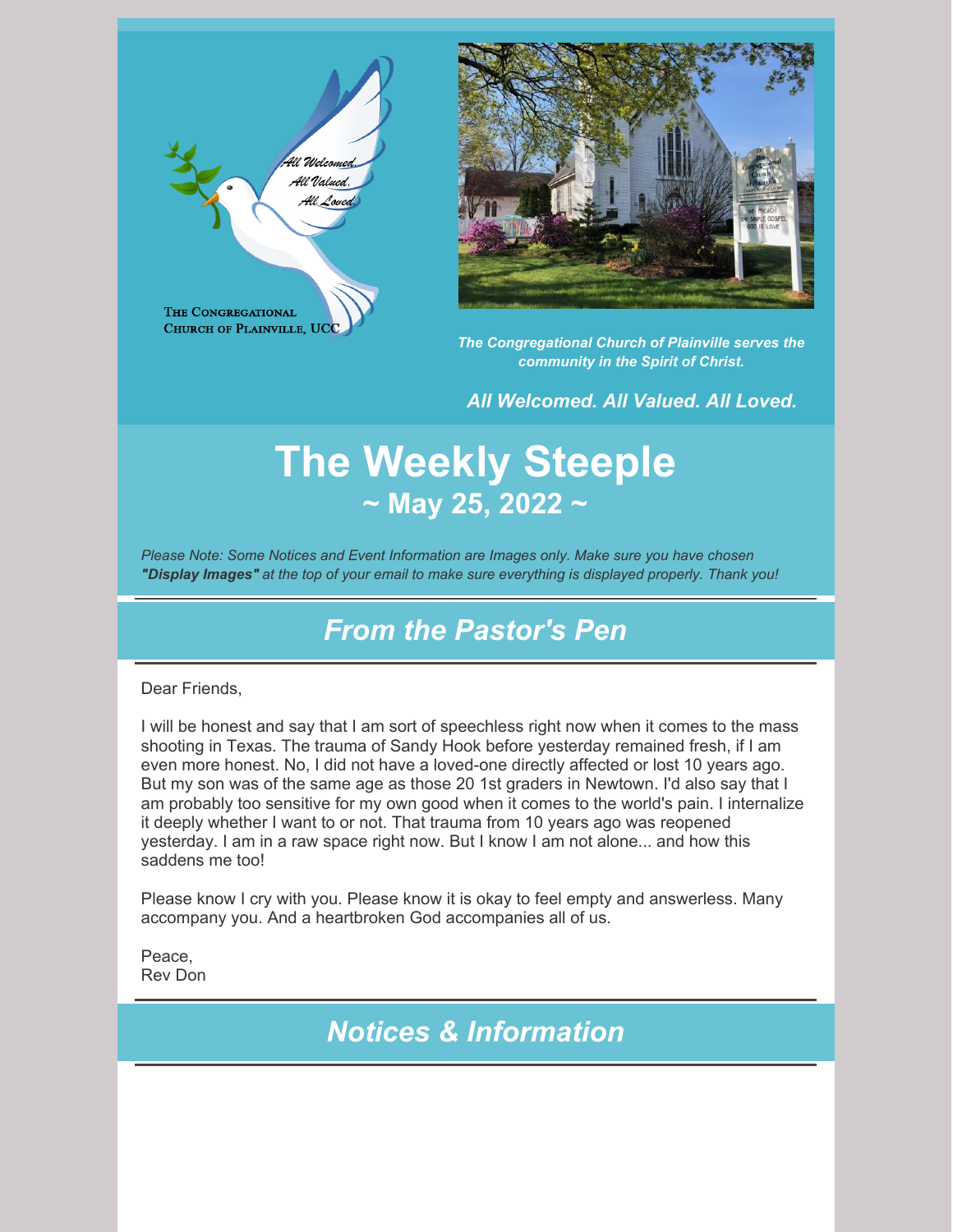

### *STRENGTHEN THE CHURCH*

The Strengthen the Church (STC) Offering reflects the shared commitment of people across the United Church of Christ to cooperatively build up the UCC. Conferences and the national setting equally share the gifts given by members and friends through their local congregations. The funds raised support leadership development, new churches, youth ministry, and innovation in existing congregations. By your generosity to this offering, you build up the Body of Christ.

As God calls our congregations to be the church in new ways, your generosity will plant new churches, awaken new ideas in existing churches and develop the spiritual life in our youth and young adults.

Our Strengthen the Church offering will be collected on**June 5th.** Contributions can be made online at any time**[here](https://www.ucc.org/giving/ways-to-give/our-churchs-wider-mission/strengthen-the-church/strengthen-the-church-give/)**.

## *CELEBRATIONS!*



*Happy Birthday to: Shelley Johnson (6/3), Mary Fuller (6/5), Bonnie Mazurek (6/11), Savannah Coté (6/20), Julie Zaleski (6/23), Karen Hodge (06/27)*

*Happy Anniversary to: Bert & Jocelyn Michaud (6/23) Robin & Christopher Anderson (6/28)*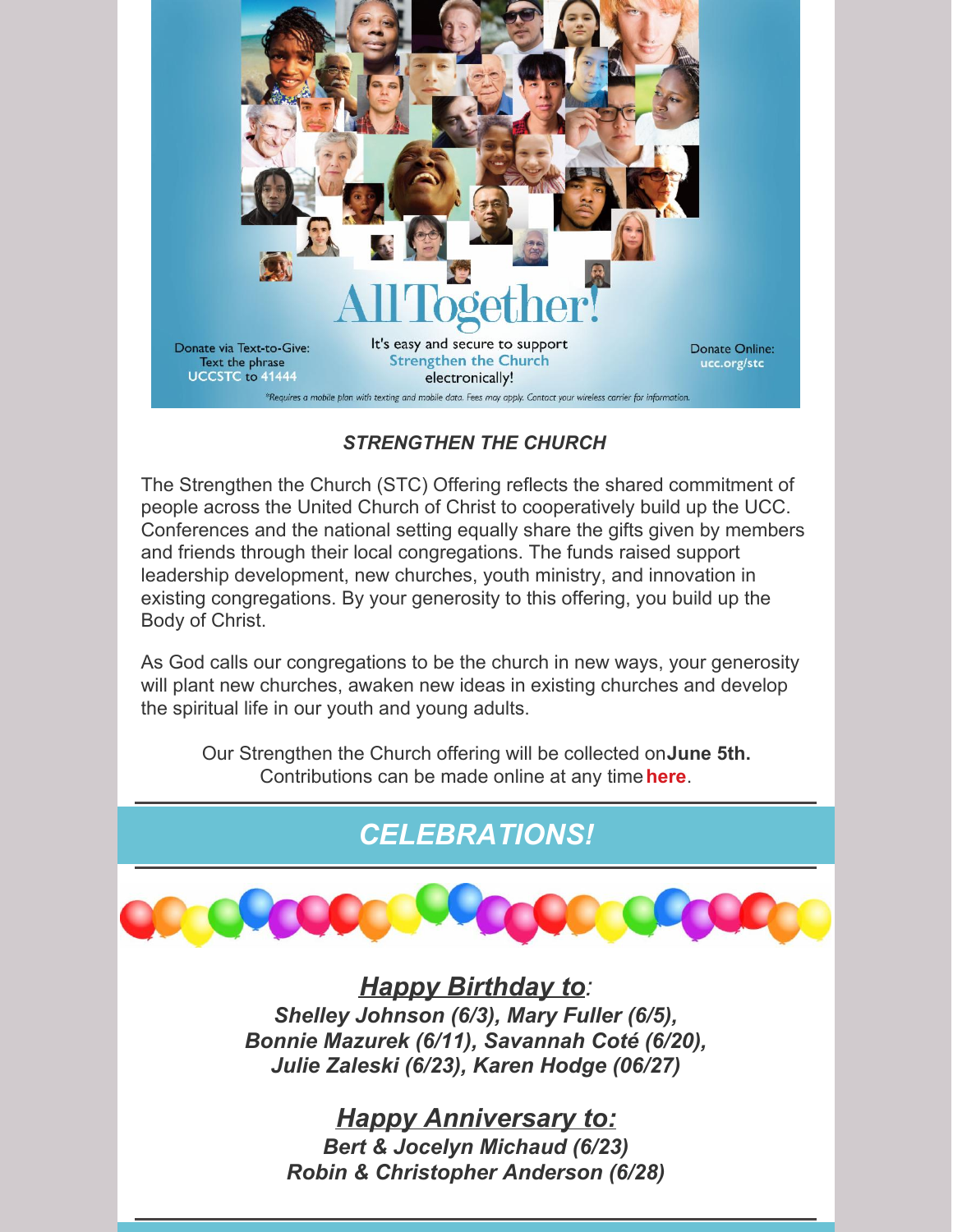## *Schedule of Events at C.C.P.*

## *Every Week at C.C.P.*

## **Sunday**

#### **10:00 a.m. Worship Service**

*~ In-person worship will be Live-Streamed via Facebook ~*

## **Wednesday**

**7:00 p.m. Theology Book Club ~ Gospel Song Study**

#### **Thursday 7:15 p.m. Choir Rehearsal**

## **Chair Yoga**

We are pleased to be offering an upcoming 4 week Chair Yoga session on Mondays beginning June 6th 4 to June 27th from 6:15 to 7:15 PM. Sign up and payment required to hold spot.

Interested.. Questions? Contact Bonnie Soucy at **[dodowndog@gmail.com](mailto:dodowndog@gmail.com)**



## *In Our Community*

## **Plainville Community Food Pantry**

The Plainville Community Food Pantry has served the town of Plainville for decades, providing not only food assistance, but also clothing, heating assistance through the Fuel Bank, and referrals to crisis intervention services. It has been a lifeline for many. The pandemic has strained its resources, and strained its staff as well, as the work of volunteers had to be curtailed.

We can all help. Consider writing a check. Add the Food Pantry to your weekly shopping list…it will quickly become a habit.



The Food Pantry basket is in the Narthex ready to accept donations of food and other non-perishable items.

If you would prefer to make a financial contribution please send a check to The Plainville Community Food Pantry at 54 South Canal Street, Plainville, CT 06062.

If you have any questions for the food pantry or are in need of help please contact them at (860) 747-1919.

Thank you.